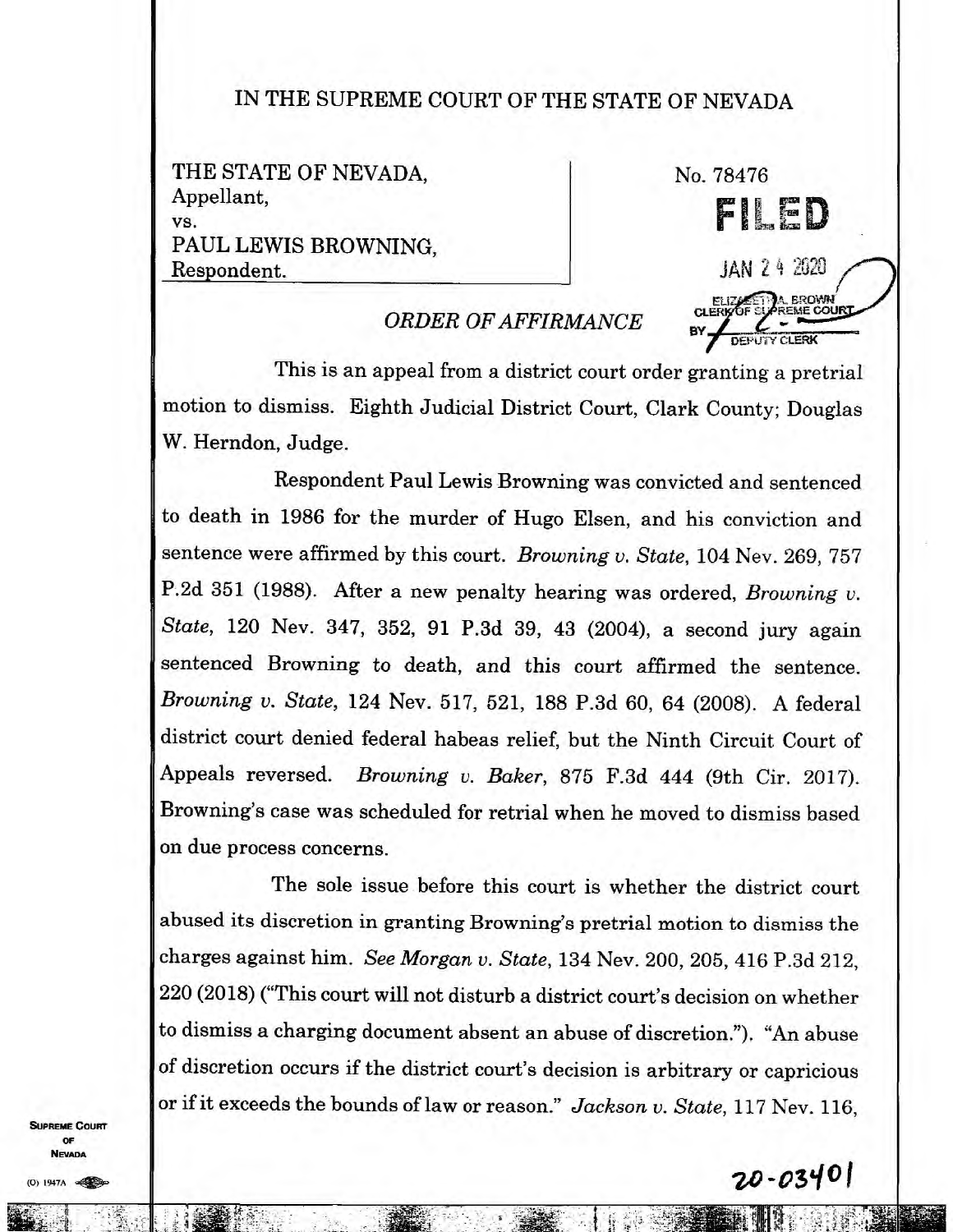120, 17 P.3d 998, 1000 (2001). Here, the district court considered the Ninth Circuit's opinion identifying errors that warranted federal habeas relief, $<sup>1</sup>$ </sup> multiple briefs filed by the parties, and counsels' arguments at numerous hearings on the matter. The district court referenced the witnesses and evidence lost over the decades since the crime was committed and the effect that missing evidence would have on remedying the errors identified by the Ninth Circuit. Recognizing the unique factual circumstances of Browning's situation, including the deaths of several key witnesses, the district court concluded that notions of due process and fundamental fairness precluded retrial. *Cf. State v. Babayan,* 106 Nev. 155, 171, 787 P.2d 805, 818 (1990). Based on the record before us, we cannot say that the district court's conclusion was arbitrary or capricious or that "no reasonable judge could reach a similar conclusion under the same circumstances." *Leavitt v. Siems,*  130 Nev. 503, 509, 330 P.3d 1, 5 (2014). Accordingly, we

ORDER the judgment of the district court AFFIRMED.

C.J. Pickering  $J.$   $\sim$  arcent,  $J.$ Gibbons Hardesty **",41.411.4.4 ,** J. J. Parraguirre Stiglich J. J. Cadish Silver

<sup>1</sup>These errors included counsel's failure to adequately investigate and the State's violations of *Brady v. Maryland,* 373 U.S. 83 (1963).

**SUPREME COURT OF NEVADA** 

1947A 04104

- ;!.

 $\mathbb{R}$  :  $\mathbb{R}^n$